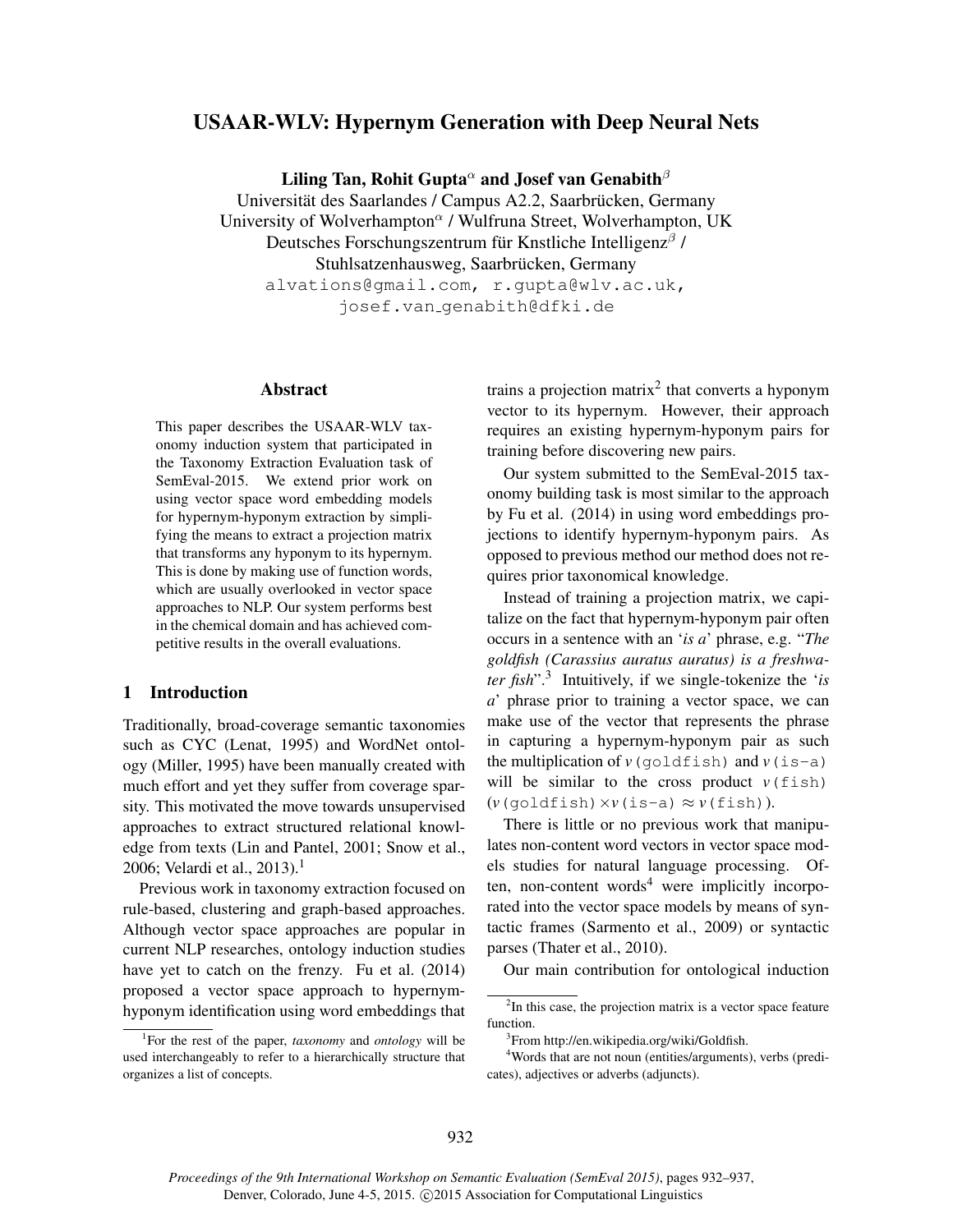using vector space models are primarily (i) the use of non-content word vectors and (ii) simplifying a previously complex process of learning a hypernymhyponym transition matrix. The implementation of our ontological induction approach is open-sourced and available on our GitHub repository.<sup>5</sup>

# 1.1 Task Definition

Similar to Fountain and Lapata (2012), the SemEval-2015 Taxonomy Extraction Evaluation (TaxEval) task addresses taxonomy learning without the term discovery step, i.e. the terms for which to create the taxonomy are given (Bordea et al., 2015). The focus is on creating the hypernym-hyponym relations.

In the TaxEval task, taxonomies are evaluated through comparison with gold standard taxonomies. There is no training corpus provided by the organisers of the task and the participating systems are to generate hyper-hyponyms pairs using a list of terms from four different domains, viz. chemicals, equipment, food and science.

The gold standards used in evaluation are the *ChEBI ontology* for the chemical domain (Degtyarenko et al., 2008), the *Material Handling Equipment taxonomy*<sup>6</sup> for the equipment domain, the Go*ogle product taxonomy*<sup>7</sup> for the food domain and the *Taxonomy of Fields and their Different* Sub-fields<sup>8</sup> for the science domain. In addition, all four domains are also evaluated against the sub-hierarchies from the WordNet ontology that subsumes the Suggested Upper Merged Ontology (Pease et al., 2002).

# 2 Related Work

There are a variety of methods used in taxonomy induction. They can be broadly categorized as (i) pattern/rule based, (ii) clustering based, (iii) graph based and (iv) vector space approaches.

5 https://github.com/alvations/USAAR-SemEval-2015/tree/master/task17-USAAR-WLV

### 2.1 Pattern/Rule Based Approaches

Hearst (1992) first introduced ontology learning by exploiting lexico-syntactic patterns that explicitly links a hypernym to its hyponym, e.g. "*X and other Ys*" and "*Ys such as X*". These patterns could be manually constructed (Berland and Charniak, 1999; Kozareva et al., 2008) or automatically bootstrapped (Girju, 2003).

These methods rely on surface-level patterns and incorrect items are frequently extracted because of parsing errors, polysemy, idiomatic expressions, etc.

### 2.2 Clustering Approaches

Clustering based approaches are mostly used to discover hypernym (is-a) and synonym (is-like) relations. For instance, to induce synonyms, Lin (1998) clustered words based on the amount of information needed to state the commonality between two words.<sup>9</sup>

Contrary to most bottom-up clustering approaches for taxonomy induction (Caraballo, 2001; Lin, 1998), Pantel and Ravichandran (2004) introduced a top-down approach, assigning the hypernyms to clusters using co-occurrence statistics and then pruning the cluster by recalculating the pairwise similarity between every hyponym pair within the cluster.

### 2.3 Graph-based Approaches

In graph theory (Biggs et al., 1976), similar ideas are conceived with a different jargon. In graph notation, *nodes*/*vertices* form the atom units of the graph and nodes are connected by directed *edges*. A *graph*, unlike an ontology, regards the hierarchical structure of a taxonomy as a by-product of the individual pairs of *nodes* connected by a directed *edges*. In this regard, a single *root* node is not guaranteed and to produce a tree-like structure.

Disregarding the overall hierarchical structure, the crux of graph induction focuses on the different techniques of edge weighting between individual node pairs and graph pruning or edge collapsing (Kozareva and Hovy, 2010; Navigli et al., 2011; Fountain and Lapata, 2012; Tuan et al., 2014).

<sup>6</sup> http://www.ise.ncsu.edu/kay/mhetax/index.htm

<sup>7</sup> http://www.google.com/basepages/producttype/taxonomy.en-US.txt

<sup>&</sup>lt;sup>8</sup>http://sites.nationalacademies.org/PGA/Resdoc/PGA\_044522

<sup>&</sup>lt;sup>9</sup>Commonly known as Lin information content measure.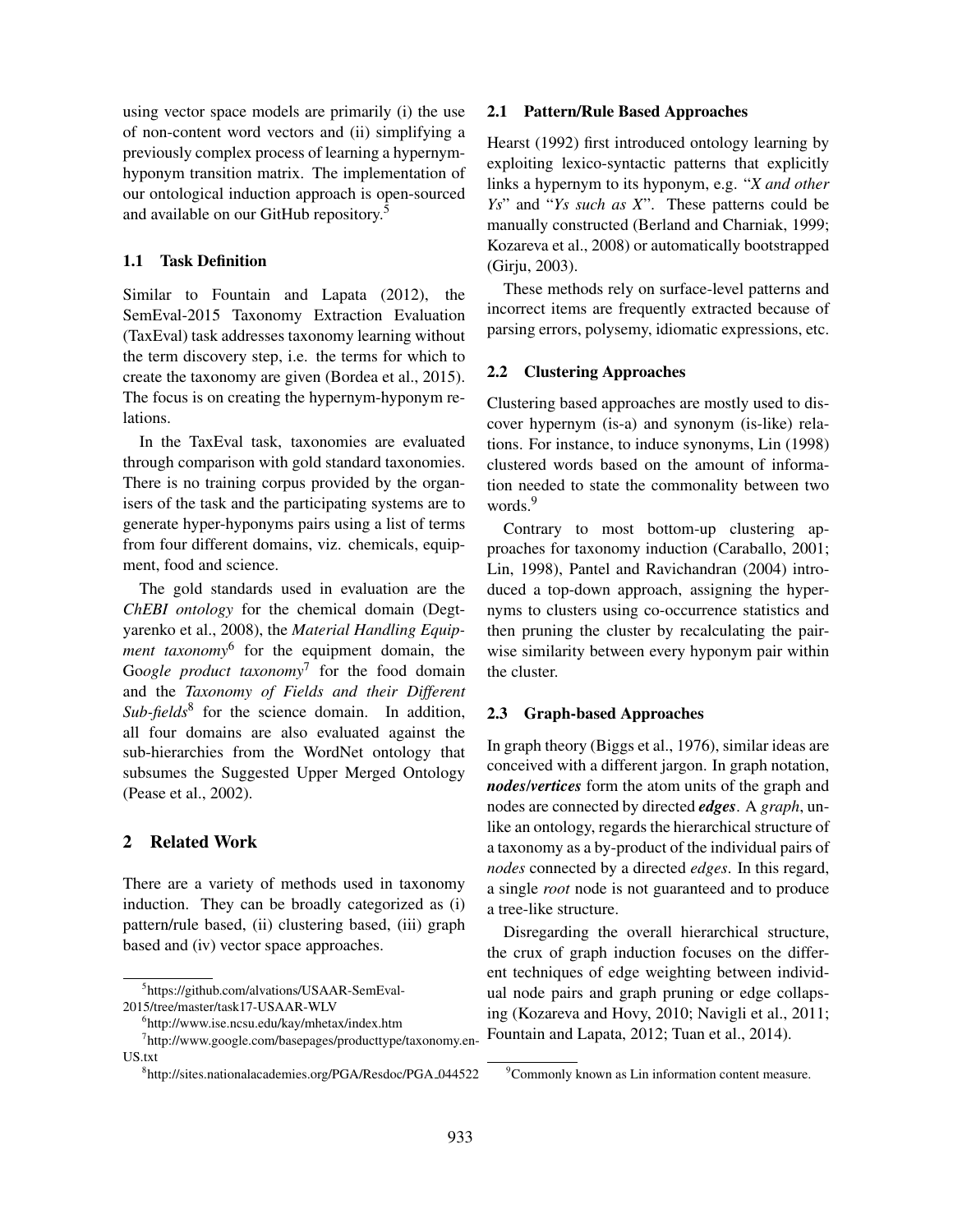### 2.4 Vector Space Approaches

Semantic knowledge can be thought of as a twodimensional vector space where each word is represented as a point and semantic association is indicated by word proximity. The vector space representation for each word is constructed from the distribution of words across context, such that words with similar meaning are found close to each other in the space (Mitchell and Lapata, 2010; Tan, 2013).

Although vector space models have been used widely in other NLP tasks, ontology/taxonomy inducing using vector space models has not been popular. It is only since the recent advancement in neural nets and word embeddings that vector space models are gaining ground for ontology induction and relation extraction (Saxe et al., 2013; Khashabi, 2013).

### 3 Methodology

This section provides a brief overview of our system's approach to taxonomy induction. The full system is released as open-source and contains documentation with additional implementation details.<sup>10</sup>

# 3.1 Projecting a Hyponym to its Hypernym with Transition Matrix

Fu et al. (2014) discovered that hypernymhyponyms pairs have similar semantic properties as the linguistics regularities discussed in Mikolov et al. (2013b). For instance: *v*(shrimp)-*v*(prawn) ≈ *v*(fish)-*v*(goldfish).

Intuitively, the assumption is that all words can be projected to their hypernyms based on a transition matrix. That is, given a word *x* and its hypernym *y*, a transition matrix  $\Phi$  exists such that  $y = \Phi x$ , e.g.  $v$ (goldfish) =  $\Phi \times v$ (fish).

Fu et al. proposed two projection approaches to identify hypernym-hyponym pairs, (i) uniform linear projection where  $\Phi$  is the same for all words and Φ is learnt by minimizing the mean squared error of  $\|\Phi x - y\|$  across all word-pairs (i.e. a domain independent  $\Phi$ ) and (ii) piecewise linear projection that learns a separate projection for different word clusters (i.e. a domain dependent  $\Phi$ , where a taxonomy's domain is bounded by its terms' cluster(s)). In both

projections, hypernym-hyponym pairs are required to train the transition matrix Φ.

#### 3.2 Inducing a Hypernym with *is-a* Vector

Instead of learning a supervised transition matrix  $\Phi$ , we propose a simpler unsupervised approach where we learn a vector for the phrase "*is-a*". We singletokenize the adjacent "is" and "a" tokens and learn the word embeddings with *is-a* forming part of the vocabulary in the input matrix.

Effectively, we hypothesize that  $\Phi$  can be replaced by the "*is-a*" vector. To achieve the piecewise projection effects of  $\Phi$ , we trained a different deep neural net model for each TaxEval domain and assume that the "*is-a*" scales automatically across domains. For instance, the multiplication of the  $v(\text{tiramisu})$  and the  $v(\text{is-a}_{food})$ vectors yields a proxy vector and we consider the top ten word vectors that are most similar to this proxy vector as the possible hypernyms, i.e.  $v(\text{tiramisu}) \times v(\text{is-a}_{food}) \approx v(\text{cake}).$ 

# 4 Experimental Setup

#### 4.1 Training Data

There is no specified training corpus released for the SemEval-2015 TaxEval task. To produce a domain specific corpus for each of the given domains in the task, we used the Wikipedia dump and preprocessed it using WikiExtractor $11$  and then extracted documents that contain the terms for each domain individually.

We trained a skip-gram model phrasal word2vec neural net (Mikolov et al., 2013a) using gensim  $(Kehûřek and Sojka, 2010)$ . The neural nets were trained for 100 epochs with a window size of 5 for all words in the corpus.<sup>12</sup>

### 4.2 Evaluation Metrics

For the TaxEval task, the multi-faceted evaluation scheme presented in Navigli (2013) was adopted to compare the overall structure of the taxonomy against a gold standard, with an approach used for comparing hierarchical clusters. The multi-faceted

<sup>10</sup>https://github.com/alvations/USAAR-SemEval-2015/blob/master/task17-USAAR-WLV/README.md

 $11$ We use the same Wikipedia dump to text extraction process from the SeedLing - Human Language Project (Emerson et al., 2014).

 $12$ i.e. words with minimum count of 1; other parameters set for the neural nets can be found on our GitHub repository.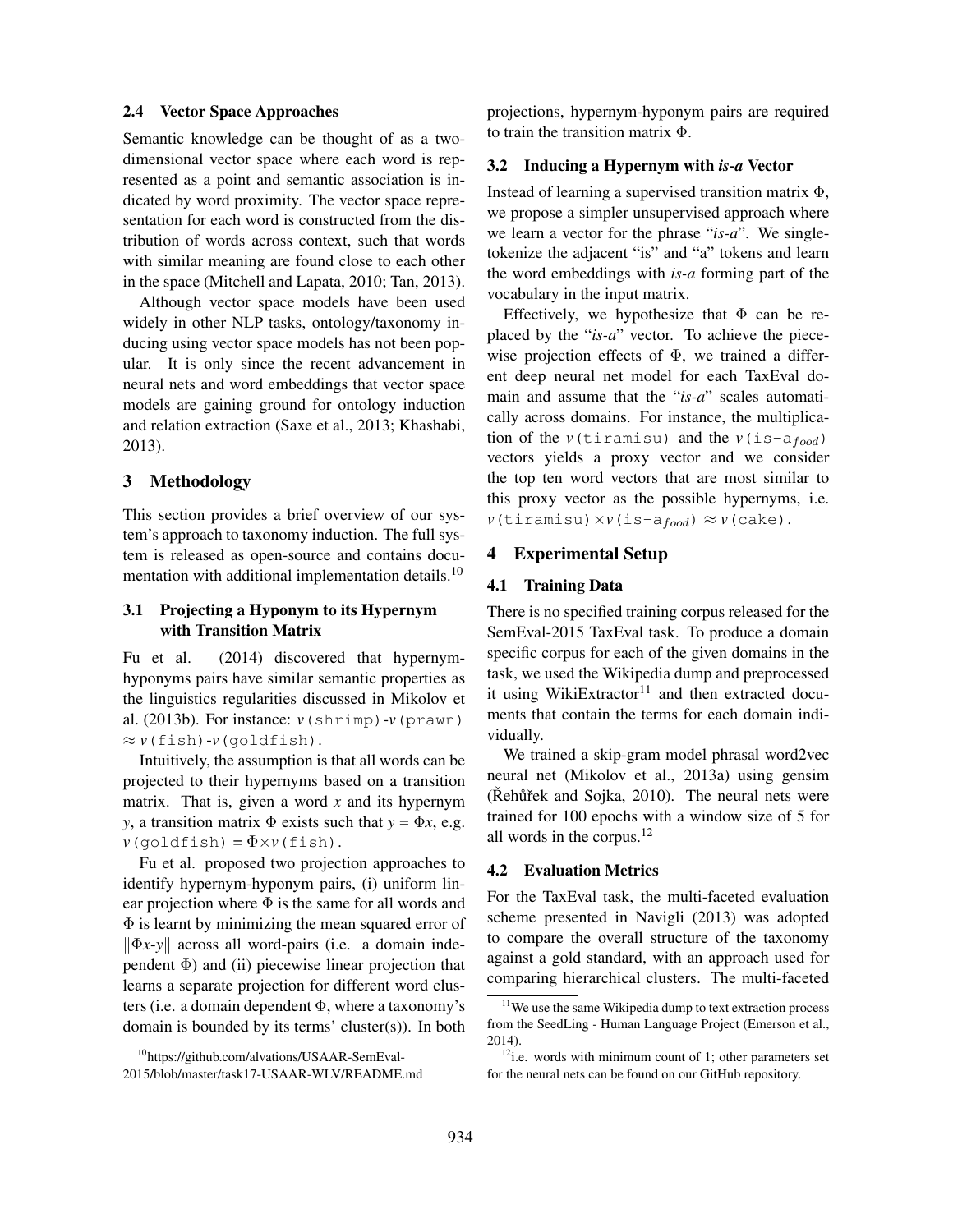|                     | V     | E     | #c.c | cycles | #VC   | $\%$ VC | #EC  | $\%$ EC | $:$ NE |
|---------------------|-------|-------|------|--------|-------|---------|------|---------|--------|
| <b>Chemical</b>     | 13785 | 30392 | 302  | YES    | 13784 | 0.7838  | 2427 | 0.0977  | 1.1268 |
| <b>Equipment</b>    | 337   | 548   | 28   | YES    | 336   | 0.549   | 227  | 0.3691  | 0.5219 |
| Food                | 1118  | 2692  | 23   | YES    | 948   | 0.6092  | 428  | 0.2696  | 1.4265 |
| <b>Science</b>      | 355   | 952   | 14   | YES    | 354   | 0.7831  | 173  | 0.3720  | 1.6752 |
| <b>WN Chemical</b>  | 1173  | 3107  | 31   | YES    | 1172  | 0.8675  | 532  | 0.3835  | 1.8566 |
| <b>WN Equipment</b> | 354   | 547   | 43   | YES    | 353   | 0.7431  | 149  | 0.3072  | 0.8206 |
| <b>WN Food</b>      | 1200  | 3465  | 23   | YES    | 1199  | 0.8068  | 549  | 0.3581  | 1.9021 |
| <b>WN Science</b>   | 307   | 892   | 8    | YES    | 306   | 0.7132  | 156  | 0.3537  | 1.6689 |

Table 1: Structural Measures and Comparison against Gold Standards for USAAR-WLV. The labels of the columns refer to no. of distinct vertices and edges in induced taxonomy ( $|V|$  and  $|E|$ ), no. of connected components ( $\#c.c$ ), whether the taxonomy is a Directed Acyclic Graph (cycles), vertex and edge coverage, i.e. proportion of gold standard vertices and edges covered by system (%VC and %EC), no. of vertices and edges in common with gold standard (#VC and #EC) and ratio of novel edges (:NE).

|                      | <b>INRIASAC</b> | LT3    | <b>NTNU</b> | <b>QASSIT</b> | <b>TALN-UPF</b> | <b>USAAR-WLV</b> |
|----------------------|-----------------|--------|-------------|---------------|-----------------|------------------|
| Avg. F&M             | 0.3270          | 0.4130 | 0.0580      | 0.3880        | 0.2630          | 0.0770           |
| Avg. Precision       | 0.1721          | 0.3612 | 0.1754      | 0.1563        | 0.0720          | 0.2014           |
| Avg. Recall          | 0.4279          | 0.6307 | 0.2756      | 0.1588        | 0.1165          | 0.3139           |
| Avg. F-Score         | 0.2427          | 0.3886 | 0.2075      | 0.1575        | 0.0798          | 0.2377           |
| Avg. Precision of NE | 0.4800          | 0.5960 | 0.3530      | 0.2470        | 0.1020          | 0.4200           |

Table 2: Averaged F&M Measure, Precision, Recall, F-score for All Systems Outputs when Compared to Gold Standard and Manually Evaluated Average Precision of Novel Edges.

evaluation scheme evaluates (i) the structural measures of the induced taxonomy (left columns of Table 1), (ii) the comparison against gold standard taxonomy (right columns of Table 1 and leftmost column of Table 2) and (iii) manual evaluation of novel edges precision (last row of Table 2).

Regarding the two types of automatic evaluation measures, the structural measures provides a gauge of the system's coverage and the ontology structural integrity, i.e. "tree-likeness" of the ontology produced by the hypernym-hyponym pairs, and the comparison against the gold standards gives an objective measure of the "human-likeness" of the system in producing a taxonomy that is similar to the manually-crafted taxonomy.

### 5 Results

Table 1 presents the evaluation scores for our system in the TaxEval task, the %VC and %EC scores summarize the performance of the system in replicating the gold standard taxonomies.

In terms of vertex coverage, our system performs best in the chemical and WordNet chemical domain. Regarding edge coverage, our system achieves highest coverage for the science domain and WordNet chemical domain. Having high edge and vertex coverage significantly lowers false positive rate when evaluating hypernym-hyponyms pairs with precision, recall and F-score.

We also note that the wikipedia corpus extracted that we used to induce the vectors lacks coverage for the food domain. In the other domains, we discovered all terms in the wikipedia corpus plus the domains' root hypernym (i.e.  $|V| = #VC + 1$ ).

Table 2 presents the comparative results between the participating teams in the TaxEval task averaged over all domains. We performed reasonable well as compared to the other systems in all measures. While our system's F&M measure is low, it is only representative of the clusters we have induced as compared to the gold standard. To improve our F&M measure, we could reduce the number of redundant novel edges by pruning our system outputs and achieve comparable results to the other teams given our relatively precision of novel edges.

A detailed evaluation on the results for the individual domains is presented on Bordea et al. (2015).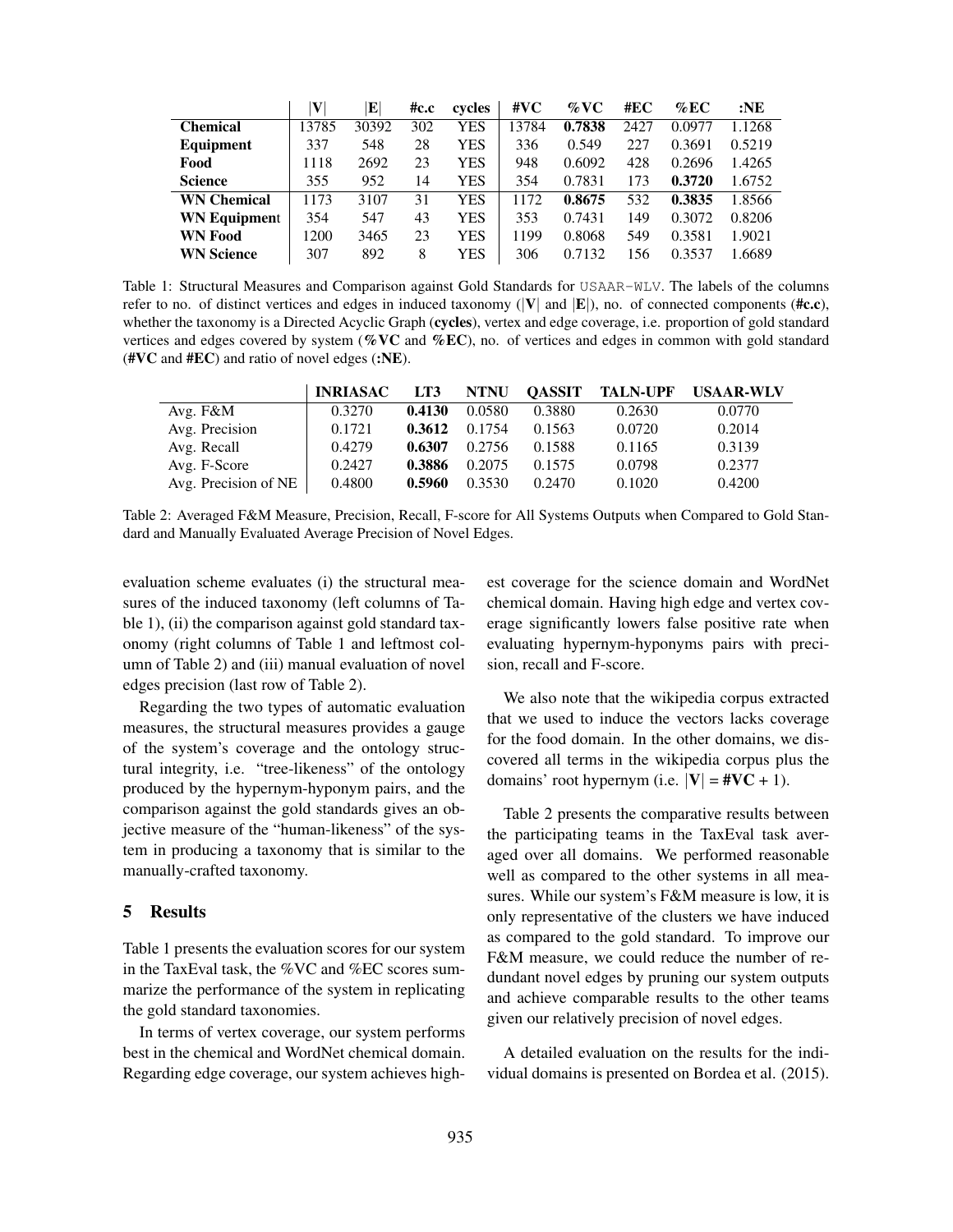# 6 Conclusion

In this paper, we have described our submissions to the Taxonomy Evaluation task for SemEval-2015. We have simplified a previously complex process of inducing a hypernym-hyponym ontology from a neural net by using the word vector for the noncontent word text pattern, "is a".

Our system achieved modest results when compared against other participating teams. Given the simple approach to hypernym-hyponym relations, it is possible that future research can apply the method to other non-content words vectors to induce other relations between entities. The implementation of our system is released as open-source.

## Acknowledgements

The research leading to these results has received funding from the People Programme (Marie Curie Actions) of the European Union's Seventh Framework Programme FP7/2007-2013/ under REA grant agreement no 317471. We would like to thank the Daniel Cer and other anonymous reviewers for their helpful suggestions and comments.

# References

- Matthew Berland and Eugene Charniak. 1999. Finding Parts in Very Large Corpora. In *Proceedings of the 37th annual meeting of the Association for Computational Linguistics on Computational Linguistics*, pages 57–64.
- Norman Biggs, E. Keith Lloyd, and Robin J. Wilson. 1976. *Graph theory 1736-1936*. Clarendon Press.
- Georgeta Bordea, Paul Buitelaar, Stefano Faralli, and Roberto Navigli. 2015. Semeval-2015 task 17: Taxonomy Extraction Evaluation. In *Proceedings of the 9th International Workshop on Semantic Evaluation*.
- Sharon Ann Caraballo. 2001. *Automatic Construction of a Hypernym-labeled Noun Hierarchy from Text*. Ph.D. thesis, Providence, RI, USA. AAI3006696.
- Kirill Degtyarenko, Paula De Matos, Marcus Ennis, Janna Hastings, Martin Zbinden, Alan Mcnaught, Rafael Alcántara, Michael Darsow, Mickaël Guedj, and Michael Ashburner. 2008. ChEBI: A Database and Ontology for Chemical Entities of Biological Interest. *Nucleic acids research*, 36(suppl 1):D344– D350.
- Guy Emerson, Liling Tan, Susanne Fertmann, Alexis Palmer, and Michaela Regneri. 2014. SeedLing:

Building and Using a Seed corpus for the Human Language Project. In *Proceedings of the 2014 Workshop on the Use of Computational Methods in the Study of Endangered Languages*, pages 77–85.

- Trevor Fountain and Mirella Lapata. 2012. Taxonomy Induction using Hierarchical Random Graphs. In *Proceedings of the 2012 Conference of the North American Chapter of the Association for Computational Linguistics: Human Language Technologies*, pages 466– 476.
- Ruiji Fu, Jiang Guo, Bing Qin, Wanxiang Che, Haifeng Wang, and Ting Liu. 2014. Learning Semantic Hierarchies via Word Embeddings. In *Proceedings of the 52nd Annual Meeting of the Association for Computational Linguistics (Volume 1: Long Papers)*, pages 1199–1209.
- Roxana Girju. 2003. Automatic Detection of Causal Relations for Question Answering. In *Proceedings of the ACL 2003 workshop on Multilingual summarization and question answering-Volume 12*, pages 76–83.
- Marti A Hearst. 1992. Automatic Acquisition of Hyponyms from Large Text Corpora. In *Proceedings of the 14th conference on Computational linguistics-Volume 2*, pages 539–545.
- Daniel Khashabi. 2013. On the Recursive Neural Networks for Relation Extraction and Entity Recognition. Technical report.
- Zornitsa Kozareva and Eduard Hovy. 2010. A Semi-Supervised Method to Learn and Construct Taxonomies using the Web. In *Proceedings of the 2010 Conference on Empirical Methods in Natural Language Processing*, pages 1110–1118.
- Zornitsa Kozareva, Ellen Riloff, and Eduard Hovy. 2008. Semantic Class Learning from the Web with Hyponym Pattern Linkage Graphs. In *Proceedings of ACL-08: HLT*, pages 1048–1056, Columbus, Ohio, June.
- Douglas B Lenat. 1995. CYC: A Large-Scale Investment in Knowledge Infrastructure. *Communications of the ACM*, 38(11):33–38.
- Dekang Lin and Patrick Pantel. 2001. Discovery of Inference Rules for Question-Answering. *Natural Language Engineering*, 7(04):343–360.
- Dekang Lin. 1998. Automatic Retrieval and Clustering of Similar Words. In *Proceedings of the 17th international conference on Computational linguistics-Volume 2*, pages 768–774.
- Tomas Mikolov, Kai Chen, Greg Corrado, and Jeffrey Dean. 2013a. Efficient estimation of word representations in vector space. *arXiv preprint arXiv:1301.3781*.
- Tomas Mikolov, Wen-tau Yih, and Geoffrey Zweig. 2013b. Linguistic Regularities in Continuous Space Word Representations. In *Proceedings of the 2013*